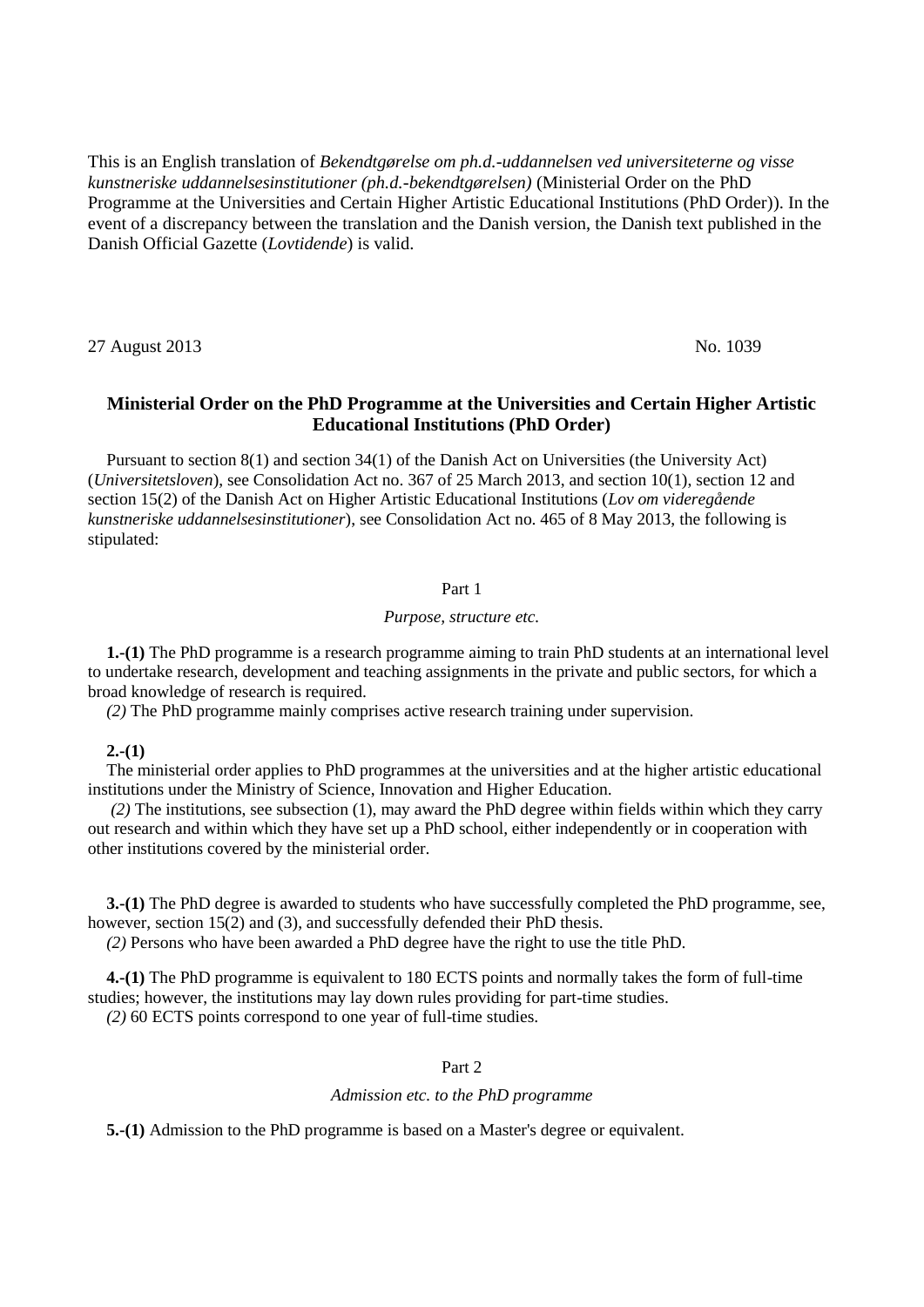*(2)* The university may decide to let the PhD programme start in connection with a Master's programme; however, it must be ensured that the entire study programme has the scope and level described in sections 1 and 4. The university lays down rules thereon.

*(3)* Students admitted under subsection (2) must have the opportunity to complete the Master's programme.

**6.-(1)** The institution decides who is to be admitted as PhD students. The institution's rules must stipulate the criteria on which admission is based.

*(2)* The PhD student is enrolled administratively on the PhD programme.

## Part 3

## *Contents of the PhD programme etc.*

**7.-(1)** The PhD programme is set up in accordance with rules laid down by by the institution.

*(2)* During the programme, the student is required to:

1) Carry out independent research work under supervision (the PhD project).

2) Complete PhD courses or similar study elements totalling approx. 30 ECTS points.

3) Participate in active research environments, including stays at other, mainly foreign, research institutions, private research enterprises etc.

4) Gain experience of teaching activities or other form of knowledge dissemination which is related to the student's PhD project.

5) Complete a PhD thesis on the basis of the PhD project.

*(3)* The institution may approve on a case-by-case basis that the PhD programme does not comprise one or more of the elements described in subsection (2), nos. 1-4, if the institution finds that the PhD student has completed other study elements that are comparable to the above (credit transfer).

**8.-(1)** For each PhD student, the institution designates a principal supervisor who is responsible for the overall PhD programme. The principal supervisor must be a recognised researcher within the relevant field, be employed by the institution and affiliated with the PhD school.

*(2)* On its own initiative or following an application from the PhD student, the institution may:

1) Appoint other supervisors, who must be qualified within the relevant field.

2) Replace the principal supervisor and other supervisors.

*(3)* The institution offers the PhD student a teaching course.

*(4)* The institution offers the PhD student teaching guidance.

*(5)* The institution ensures that the required resources are available for the PhD student to complete the PhD programme as laid down in the student's PhD plan.

*(6)* The institution lays down rules for the supervision provided to the PhD student.

## Part 4

## *Completion of the PhD programme*

**9.-(1)** Within three months of the start of the PhD programme, the institution approves a research and study plan (the PhD plan) for the individual PhD student.

*(2)* The PhD plan must, as a minimum, contain the following:

1) A schedule.

2) An agreement on the type of supervision provided.

3) A plan for the PhD project.

4) A plan for PhD courses etc.

5) A plan for participation in active research environments.

6) A plan for teaching activities or other types of knowledge dissemination.

7) Any agreements on intellectual property rights.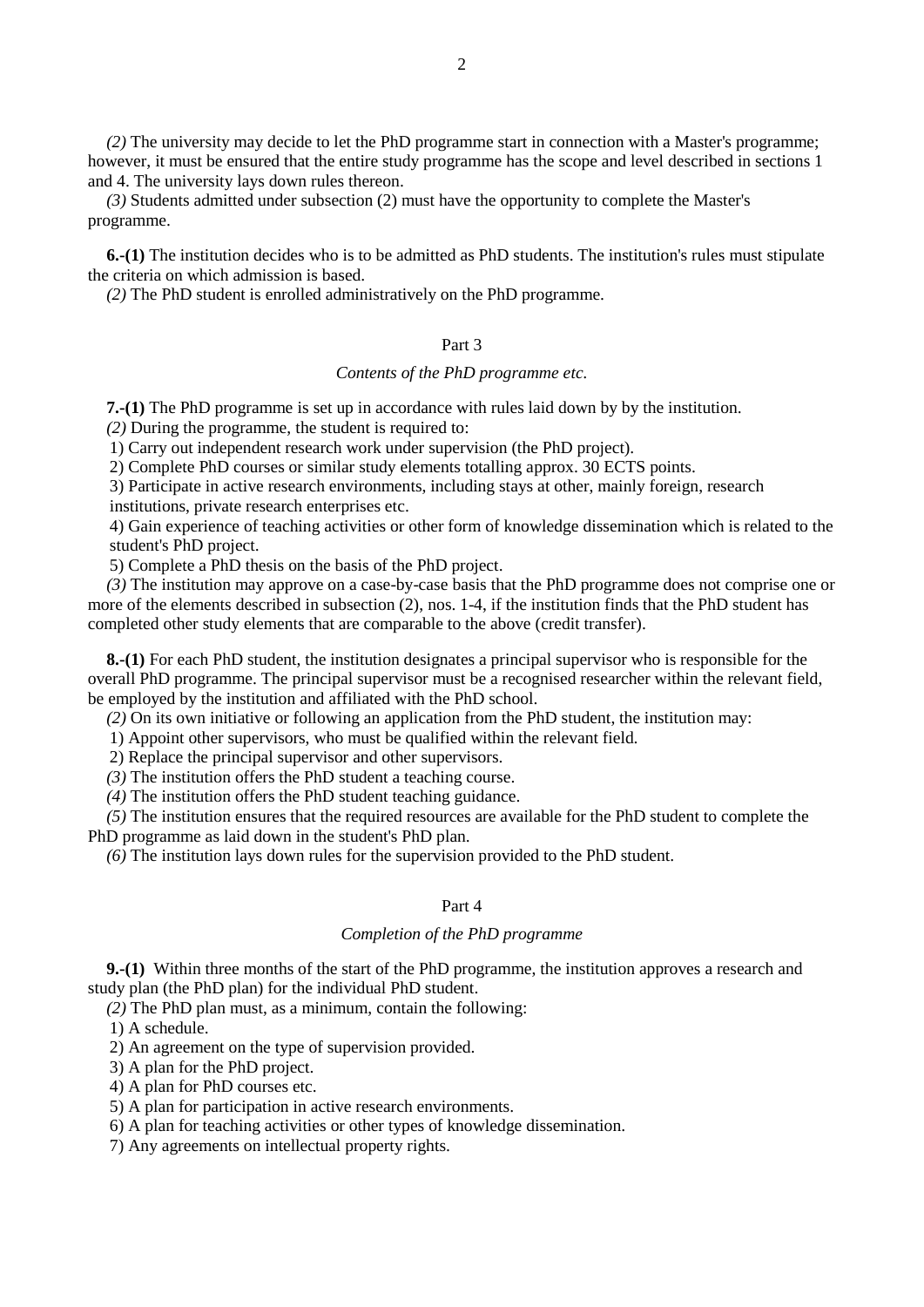8) A financing plan (budget).

**10.-(1)** At regular points in time during the PhD programme, the institution must assess whether the PhD student is following the PhD plan and, if necessary, adjust the plan. This assessment is based on an opinion from the principal supervisor, who, after having consulted the PhD student, confirms that the PhD programme is progressing in accordance with the PhD plan or justifies, in writing, why adjustments are required. The PhD student must be given the opportunity to submit his or her comments on the principal supervisor's opinion within a deadline of at least two weeks. In the assessment, the institution must take account of periods of documented illness, maternity/paternity leave and other approved leave. The institution lays down rules on the frequency of such assessments.

*(2)* If the institution assesses that the PhD student is not following the PhD plan, in spite of any adjustments made to the plan, the student must be given three months to get back on course. The three months do not give rise to an extension of the PhD programme. The chance to get back on course in connection with a regular assessment pursuant to subsection (1) can only be given to the PhD student once during the PhD programme.

*(3)* The institution must make a new assessment as described in subsection (1) as soon as possible after the end of the three-month period.

*(4)* If the assessment described in subsection (3) is negative, the student is expelled from the PhD programme. The institution must inform any other employer(s) of the expulsion without delay.

## Part 5

# *PhD thesis*

**11.** The PhD thesis must document the PhD student's or the author's ability to apply relevant scientific methods and to carry out research work meeting the international standards for PhD degrees within the field in question.

**12.-(1)** The institution lays down rules on the writing and submission of the PhD thesis.

*(2)* A PhD thesis cannot be submitted for assessment by two or more authors jointly.

*(3)* The PhD thesis must contain an abstract in Danish and English.

*(4)* Any articles included in the thesis may be written in cooperation with others, provided that each of the co-authors submits a written declaration stating the PhD student's or the author's contribution to the work, see, however, subsection (5).

*(5)* The institution may lay down rules limiting the number of written declarations submitted pursuant to subsection (4). However, the main author of the article must always submit a written declaration pursuant to subsection (4).

**13.** The PhD student's enrolment at the institution expires upon the submission of the thesis.

**14.-(1)** Within one week of the submission of the thesis, the principal supervisor must submit an opinion on the PhD programme as a whole, including the completion of the individual elements of the PhD plan, see section 9.

*(2)* If the principal supervisor states in the opinion that the PhD programme is not completed satisfactorily, the PhD student must be given at least two weeks to comment on the principal supervisor's opinion.

*(3)* On the basis of the opinion of the principal supervisor, see subsection (1), the PhD student's comments, if any, see subsection  $(2)$ , and the regular assessments, see section  $10(1)$ , the institution must determine whether the PhD programme has been completed satisfactorily.

**15.-(1)** The thesis can only be accepted for assessment if the PhD programme is completed satisfactorily, see, however, subsections (2) and (3).

*(2)* In special cases, the institution may decide that a thesis may be accepted for assessment without the author having completed the PhD programme, if the institution assesses that the author has in other ways acquired other comparable qualifications.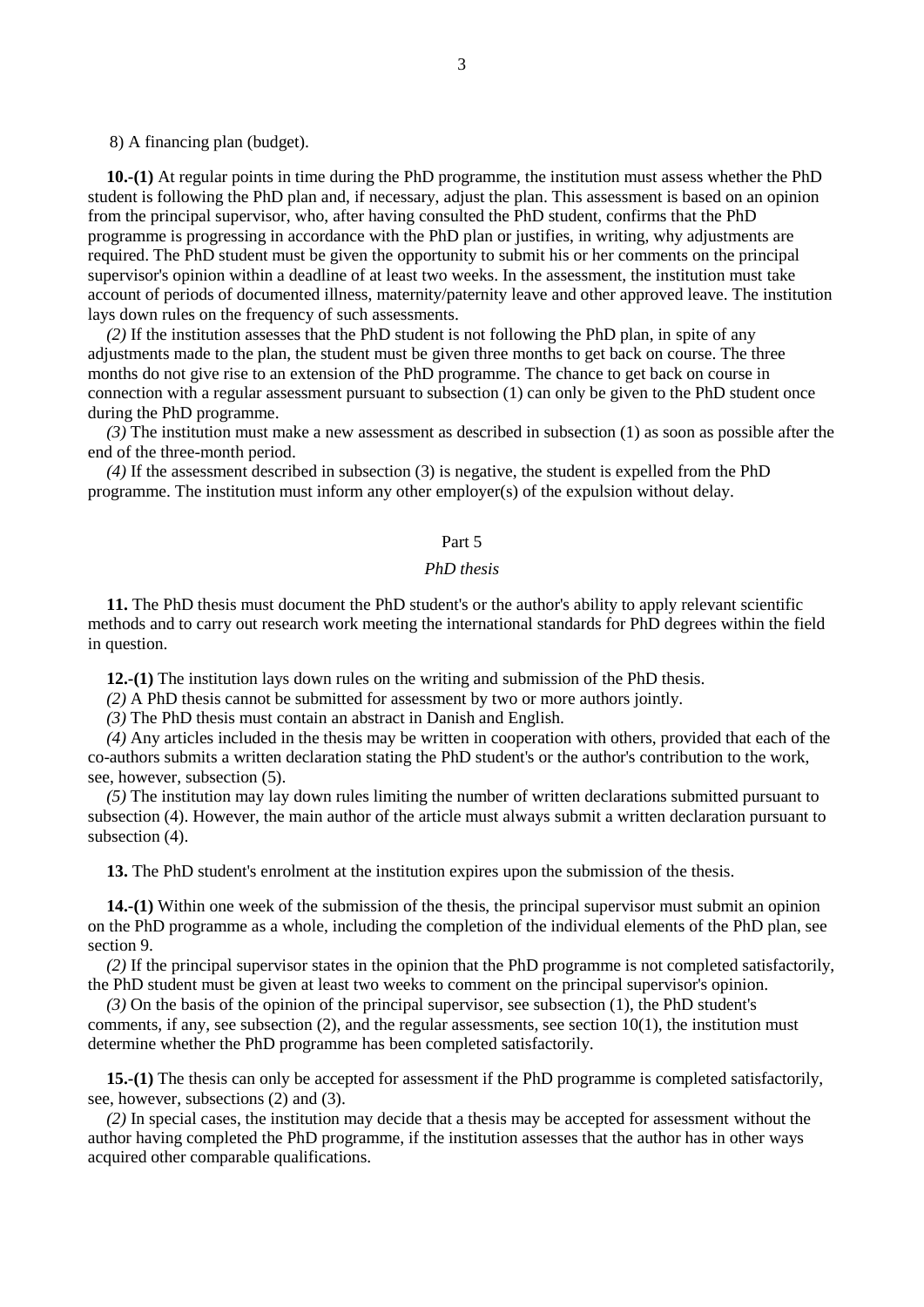*(3)* The institution may accept a PhD thesis written by a PhD student from a foreign educational institution for assessment if the PhD student has completed a period of study at the Danish institution as part of a mutually obliging collaboration agreement on PhD training, including the assessment, defence, awarding of degrees etc., and if the institution assesses that the PhD student has acquired qualifications comparable with those acquired under a Danish PhD programme.

#### Part 6

#### *Assessment committee*

**16.-(1)** Upon the submission of the PhD thesis at the latest, the institution appoints an expert assessment committee composed of three members. The institution appoints a chairman from among the committee members.

*(2)* The members of the assessment committee must be recognised researchers within the relevant field. Two of the members must be external researchers, of whom at least one member must be from outside of Denmark, unless this is not practicable considering the subject in question. The PhD student's supervisors must not be members of the assessment committee; however, the principal supervisor assists the assessment committee without voting rights.

**17.** Immediately after having appointed the members of the assessment committee, the institution must inform the PhD student or the author thereof, see section 15(2). The PhD student or the author is entitled to object to the members appointed within a period of at least one week.

#### Part 7

### *Preliminary assessment of the PhD thesis*

**18.-(1)** Within two months of the submission of the PhD thesis, the assessment committee must make its recommendation to the institution as to whether the PhD thesis fulfils the requirements for the award of the PhD degree. The month of July is not included when calculating the two-month deadline. The recommendation must be reasoned, and in the event of disagreement, the majority will prevail. The institution sends a copy of the recommendation to the PhD student or the author as soon as possible.

*(2)* If the recommendation is favourable, the defence of the thesis can take place.

*(3)* If the recommendation is not favourable, the assessment committee must state in the recommendation whether the PhD thesis may be resubmitted in a revised version. In such case, a deadline for resubmission must be stated. The PhD student or the author and the principal supervisor must be given the opportunity to submit their comments on the recommendation within a period of at least two weeks.

*(4)* If the recommendation is not favourable, the institution must make one of the following decisions based on the assessment committee's recommendation and the PhD student's or the author's and the principal supervisor's comments, if any:

1) That the defence of the thesis may not take place.

2) That the PhD thesis may be resubmitted in a revised version within a deadline of at least three months. If the PhD thesis is resubmitted, it must be assessed by the same assessment committee, unless special circumstances apply.

3) That the PhD thesis must be submitted for assessment by a new assessment committee.

## Part 8

#### *Defence of the PhD thesis*

**19.-(1)** The PhD thesis must be defended publicly in accordance with rules laid down by the institution. At the defence, the PhD student or the author must be given the opportunity to explain his or her work and defend the PhD thesis before the members of the assessment committee, see, however, subsection (3).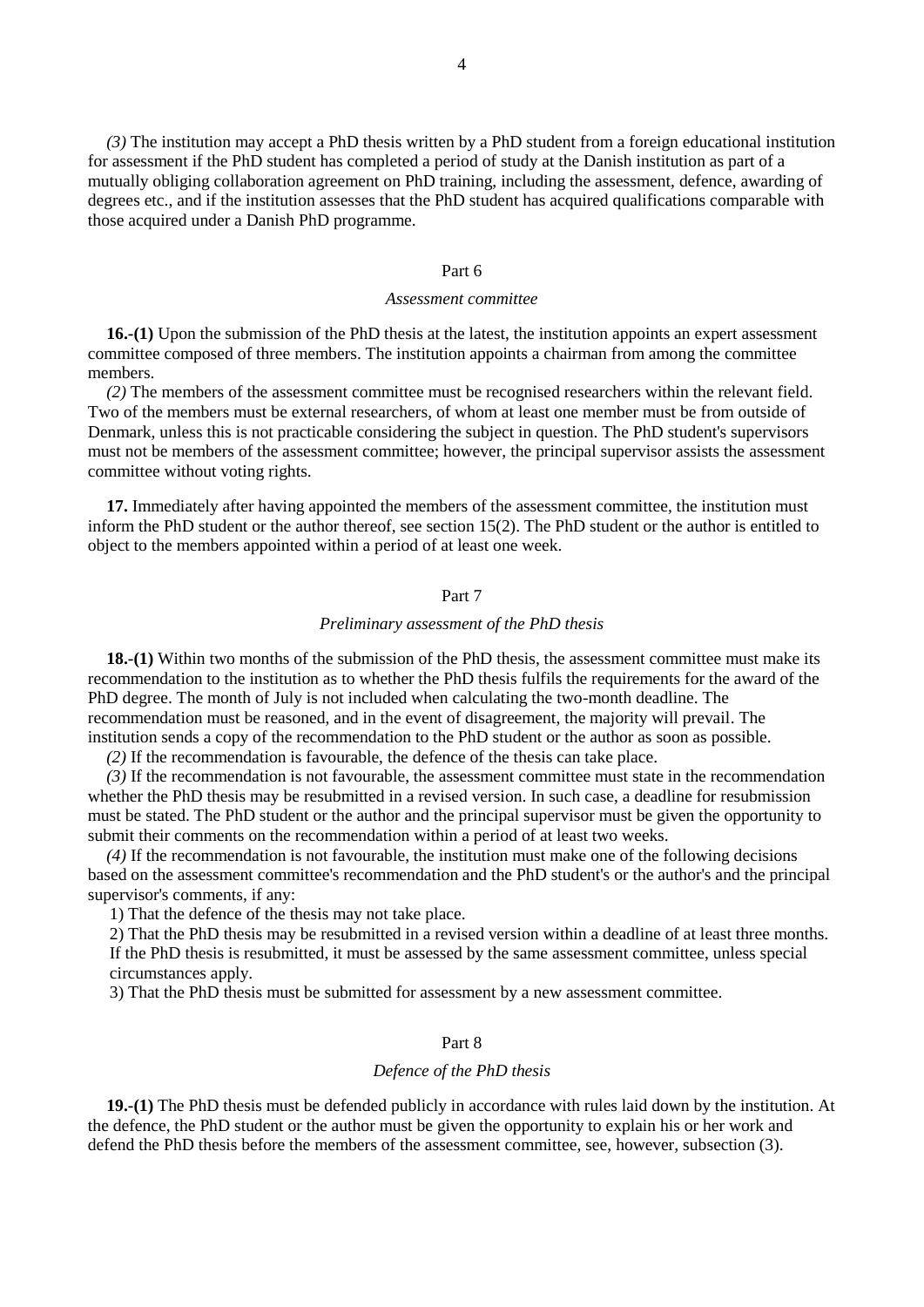*(2)* The institution must ensure that the PhD thesis is made available to the public in due time before the defence.

*(3)* If special circumstances apply, subject to agreement with the PhD student or the author, the institution may decide that a planned defence can be completed with participation of only two members of the assessment committee.

**20.-(1)** The institution decides the time and place of the public defence.

*(2)* The defence takes place two weeks after the assessment committee's submission of its recommendation, at the earliest, see section 18(1), and within three months of the submission of the PhD thesis, at the latest, see, however, subsection (3) and section 18(1), second sentence.

*(3)* If special circumstances apply, the institution may decide to postpone the defence. Postponement of the defence is subject to agreement between the PhD student or the author and the institution, including on the date and time arranged for the defence.

#### Part 9

## *Award of the PhD degree*

**21.-(1)** Immediately following the defence, the assessment committee must make its recommendation as to whether the PhD degree should be awarded and must notify the institution and the PhD student or the author thereof. The recommendation must be reasoned, and in the event of disagreement, the majority will prevail.

*(2)* If the recommendation of the assessment committee is negative, the institution may decide to let the thesis be assessed by a new assessment committee, if so requested by the PhD student or the author within a period of at least one week.

**22.** The PhD degree may be awarded if the assessment committee submits a recommendation to that effect.

**23.-(1)** The institution issues a certificate of the award of the PhD degree.

*(2)* Such certificate must be in Danish and English and contain information on the relevant field and the subject of the PhD thesis as well as information on the PhD programme completed.

*(3)* As part of a mutually obliging collaboration agreement on PhD training, including the assessment, defence, awarding of degrees etc., the institution may provide a certificate with an endorsement, signature or the like from one or more foreign institutions with which the institution collaborates, making it appear as a joint document, if the document is also made enforceable under foreign law (joint degree).

*(4)* As part of a collaboration agreement, see subsection (3), the institution may also provide a certificate from one or more foreign institutions with which the institution collaborates with an endorsement, signature or the like, such that the diploma is also made enforceable under Danish law, if the institution assesses that the PhD student has acquired qualifications comparable with those acquired under a Danish PhD programme.

*(5)* The institution and one or more foreign institutions with which the institution collaborates may, as part of a collaboration agreement, see subsection (3), each issue a certificate of the award of the same PhD degree (double degree or multiple degree).

**24.** If the PhD degree is not awarded, the institution will upon request issue documentation in both Danish and English concerning the elements of the PhD programme that have been completed.

## Part 10

#### *The institution's rules*

**25.-(1)** The institution lays down rules on:

1) Admission to the PhD programme, see section 6(1).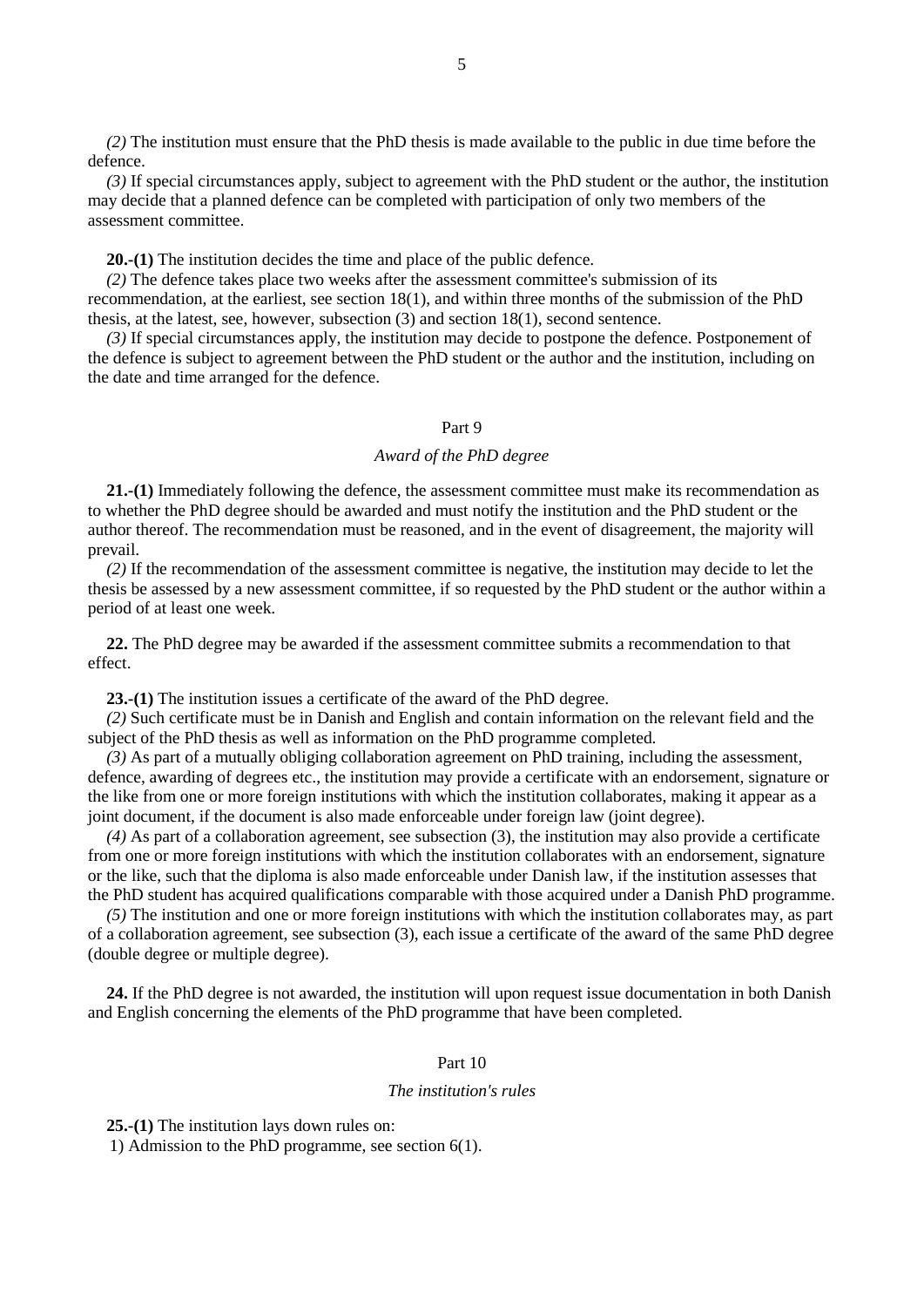3) Appointment of the principal supervisor, see section 8(1), and any further supervisors, see section 8(2) and section 27(1), no. 1.

4) Supervision of PhD students, see section 8(6).

5) Writing and submission of the PhD thesis, see section 12(1).

6) Defence of the PhD thesis, see section 19(1).

*(2)* The university also lays down rules on admission to the PhD programme pursuant to section 5(2).

*(3)* The rules must contain a provision to the extent that the institution may grant exemptions from the rules laid down by the institution.

*(4)* The rules and material amendments thereto must comprise the necessary interim arrangements.

*(5)* The institution's rules must be made public on the institution's website.

# Part 11

## *Other rules*

**26.-(1)** In connection with the conclusion of a mutually obliging collaboration agreement on PhD training, including the assessment, defence, awarding of degrees etc. with one or more foreign educational institutions, the institution may derogate from the requirements set out in the ministerial order concerning:

1) The composition of the assessment committee, see section 16(1), first sentence, and section 16(2), second sentence.

2) The deadline for preliminary assessment of the PhD thesis, see section 18(1), first and second sentence.

3) The deadline for scheduling the defence of the PhD thesis, see section 20(2).

*(2)* In such cases, the institution is responsible for informing applicants and PhD students who are covered by the collaboration agreement about the conditions applying to the programme, including the rules in the ministerial order derogated from, see subsection (1). This information must be made available before the application deadline.

**27.** The following applies to PhD fellowships financed through the Industrial PhD scheme:

1) In addition to the principal supervisor, see section 8(1), the institution appoints a supervisor affiliated with the company in which the PhD student is employed. Such supervisor must be qualified within the relevant field.

2) At least one of the members of the assessment committee, see section 16(1), must have companyrelevant research experience within the relevant field.

**28.-(1)** The Danish Agency for Universities and Internationalisation may grant exemptions from the ministerial order for PhD students at universities if unusual circumstances apply, except in the situations mentioned in section 19(3), section 20(3) and section 26(1).

*(2)* The Danish Agency for Higher Education and Educational Support may grant exemptions from the ministerial order for PhD students at higher artistic educational institutions if unusual circumstances apply, except in the situations mentioned in section 19(3), section 20(3) and section 26(1).

### *Appeals against decisions made by the institution*

**29.-(1)** The university's decisions made under the present ministerial order may be appealed to the Danish Agency for Universities and Internationalisation by the party which the decision concerns (the complainant) if the appeal concerns legal issues. Complaints must be submitted within two weeks of the complainant having been informed of a decision.*(2)* The higher artistic educational institution's decisions made under the present ministerial order may be appealed to the Danish Agency for Higher Education and Educational Support by the party which the decision concerns (the complainant) if the appeal concerns legal issues. Complaints must be submitted within two weeks of the complainant having been informed of a decision.